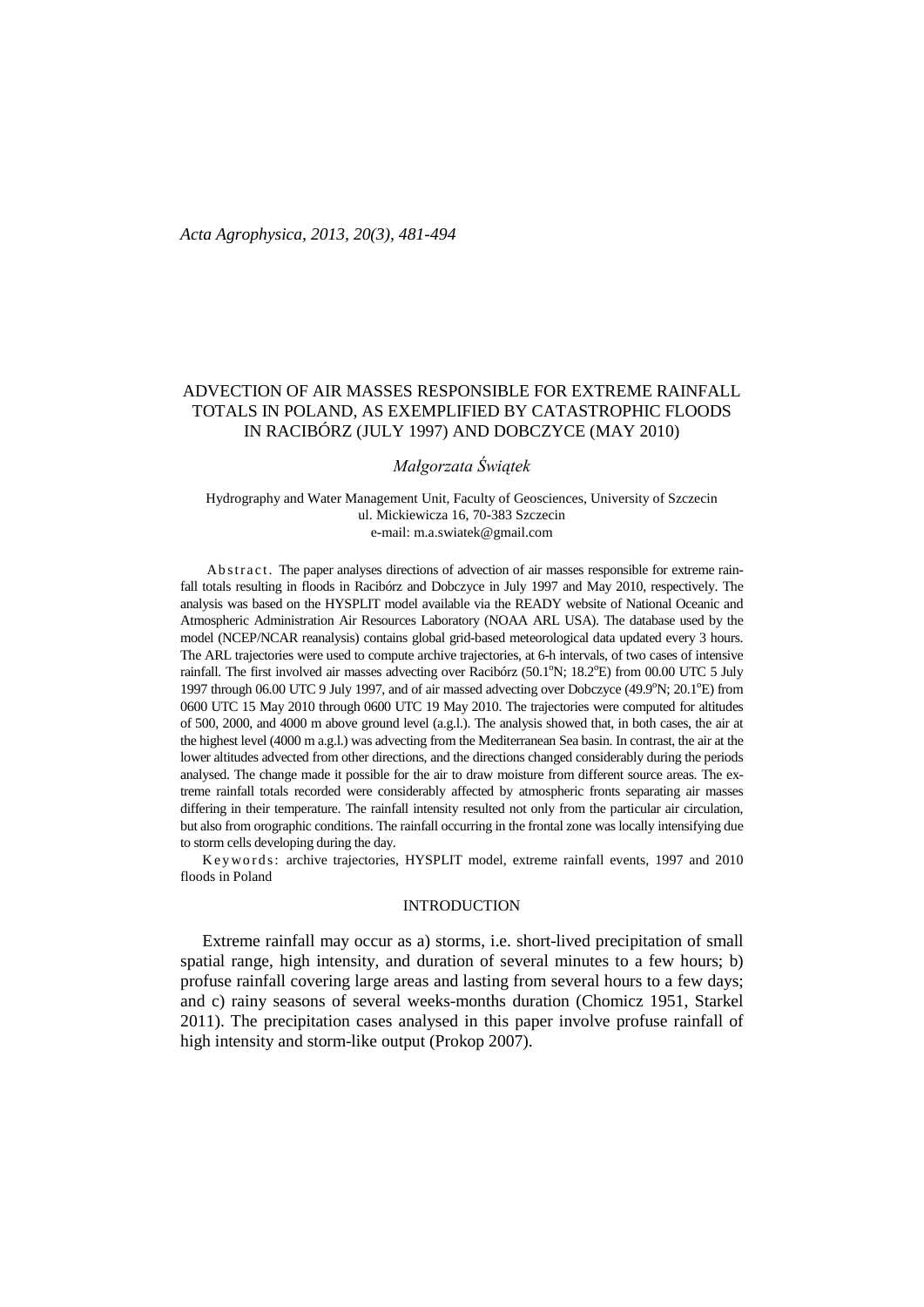Extremely high rainfall in Poland is dependent on the orography of an area, a passage of low pressure centres with frontal zones from the Mediterranean Sea and Italy towards north-east or with persistence of low atmospheric pressure with a centre over north-east Poland, resulting in advection of moist air masses from the north and their surge onto mountain slopes (Prokop 2007). The unusually severe rainfall events described in this paper resulted from both situations occurring in parallel. Air masses contributing to rainfall severity show a high specific volume and an exceptionally high water vapour content as well as atmospheric instability (Malinowska and Miętus 2010).

The paper describes circulation patterns which produced heavy rainfall in Racibórz and Dobczyce in July 1997 and May 2010, respectively. The two cases were selected due to exceptionally heavy rainfall episodes they involved, the rainfall contributing to the flooding of the two towns by the rivers Odra and Raba, respectively. The analysis will make it possible to elucidate the mechanisms responsible for the most profuse precipitation in Poland.

A number of authors have attempted to elucidate meteorological causes of floods, particularly the 1997 one. While some studies (Heino *et al.* 1999, Müller *et al.* 2009, Sobik and Błaś 2010, Wrona 2008) analysed and compared numerous flood events, other dealt with extremely heavy rainfall (Bokwa and Skowera 2009, Stach 2007) and were focused on individual floods (Klejnowski 1997, Stachý and Bogdanowicz 1997). Ustrnul and Czekierda (2001) described circulation-related causes of summer torrential rainfall episodes in Poland. Some authors (Kundzewicz 2005, Kundzewicz *et al.* 2005, Kyselý and Beranová 2009) ascribed the catastrophic floods in the Odra and the Elbe catchment in July 1997 and August 2002, respectively (as well as the 2001 flood in the Vistula catchment) to climate changes and anthropogenic effects on the terrain cover. A monograph edited by Dubicki *et al.* (1999) provides a detailed account of the course and causes of the 1997 flood in the Odra catchment; the 2010 flood in the Vistula catchment was described in depth in a monograph edited by Maciejewski *et al.* (2011). Causes of the rainfall contributing to the floods were in both monographs analysed by the Institute of Meteorology and Water Management from synoptic maps, radar images, and aerological diagrams. It was only Sobik and Błaś (2010) who addressed the direction of air mass advections by computing archived trajectories. With this method, circulation-related conditions of rainfall are rendered exceptionally lucid and easy to interpret so that areas generating the air masses which contribute to a heavy rainfall can be identified.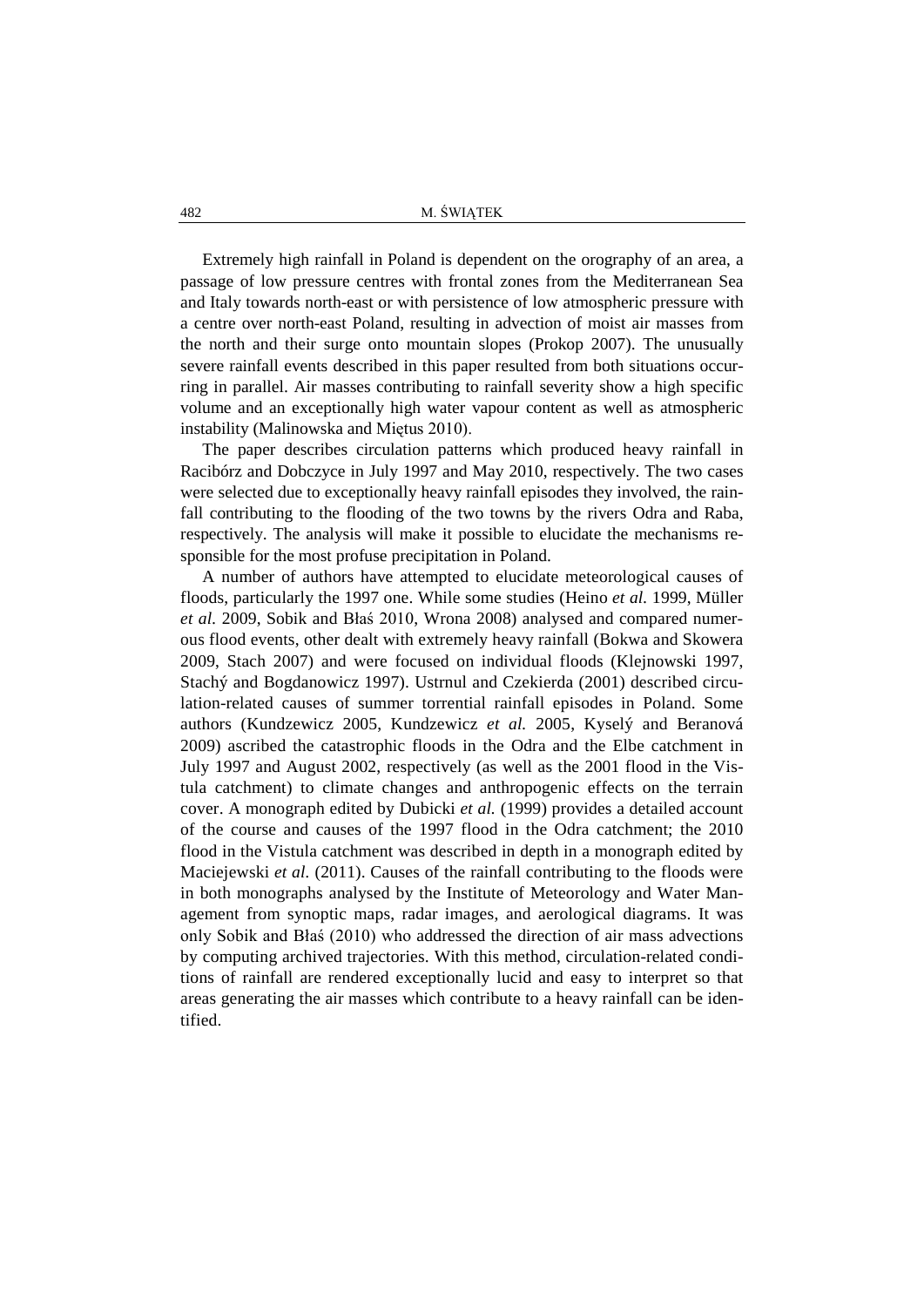### MATERIALS AND METHODS

The origins and directions of air mass advection over selected stations on days with exceptionally high rainfall totals were analysed with the aid of the HYSPLIT model developed by the National Oceanic and Atmospheric Administration (NOAA) Air Resources Laboratory (ARL) in the US and by Australia's Bureau of Meteorology; it has been made available on-line by ARL. The model has been developed primarily to forecast movement of atmospheric pollutants, and thus to aid in the control of transport and transformation of gases and aerosols in the atmosphere and to predict their effects on the biotic components of the natural environment (Draxler and Rolph 2003). The model's structure makes it possible to reconstruct trajectories travelled by a portion of air during any time interval (starting from 1948) and in any part of space encompassing the Earth troposphere. The input data may be contained in graphic and text files containing geographic coordinates and altitudes of points marking out the advection trajectories as well as field characteristics of meteorological variables at those points. The trajectories track both the horizontal and vertical movement of the air portion modelled.

The HYSPLIT model is based on a world-wide grid of mean sea level pressure (MSLP), contained in databases derived from global modelling. In the present study, data produced by the National Centers for Environmental Prediction / National Center for Atmospheric Research (NCEP/NCAR) reanalysis are used. The NCEP/NCAR reanalysis is based on observational data and consists of global climatological information collected since 1948. The database is updated at 3-h intervals. The data are referred to a grid having a 2.5 degree longitude and latitude resolution (Kalnay *et al.* 1996).

As the global modelling produces a rather poor reconstruction of true precipitation totals at the measuring stations in the area of concern for this study (Pilarski *et al.* 2010), no concrete rainfall totals or intensities are referred to, although the NCEP/NCAR reanalysis database does contain such values. The rainfall information produced by the NCEP/NCAR reanalysis was used here exclusively to determine approximate dates of the onset and termination of the rainfall, i.e., the periods for which the trajectories were computed.

The archived trajectories were generated at 6-h time intervals. The first trajectory illustrates an air mass advection immediately prior to the onset of the rainfall, the last trajectory reflecting the advection after the rainfall terminated. The air was advecting over Racibórz from 0000 UTC 5 July 1997 through 0600 UTC 9 July 1997 and over Dobczyce from 0600 UTC 15 May 2010 through 0600 UTC 19 May 2010, and a continuous rainfall was observed during periods between the time points indicated.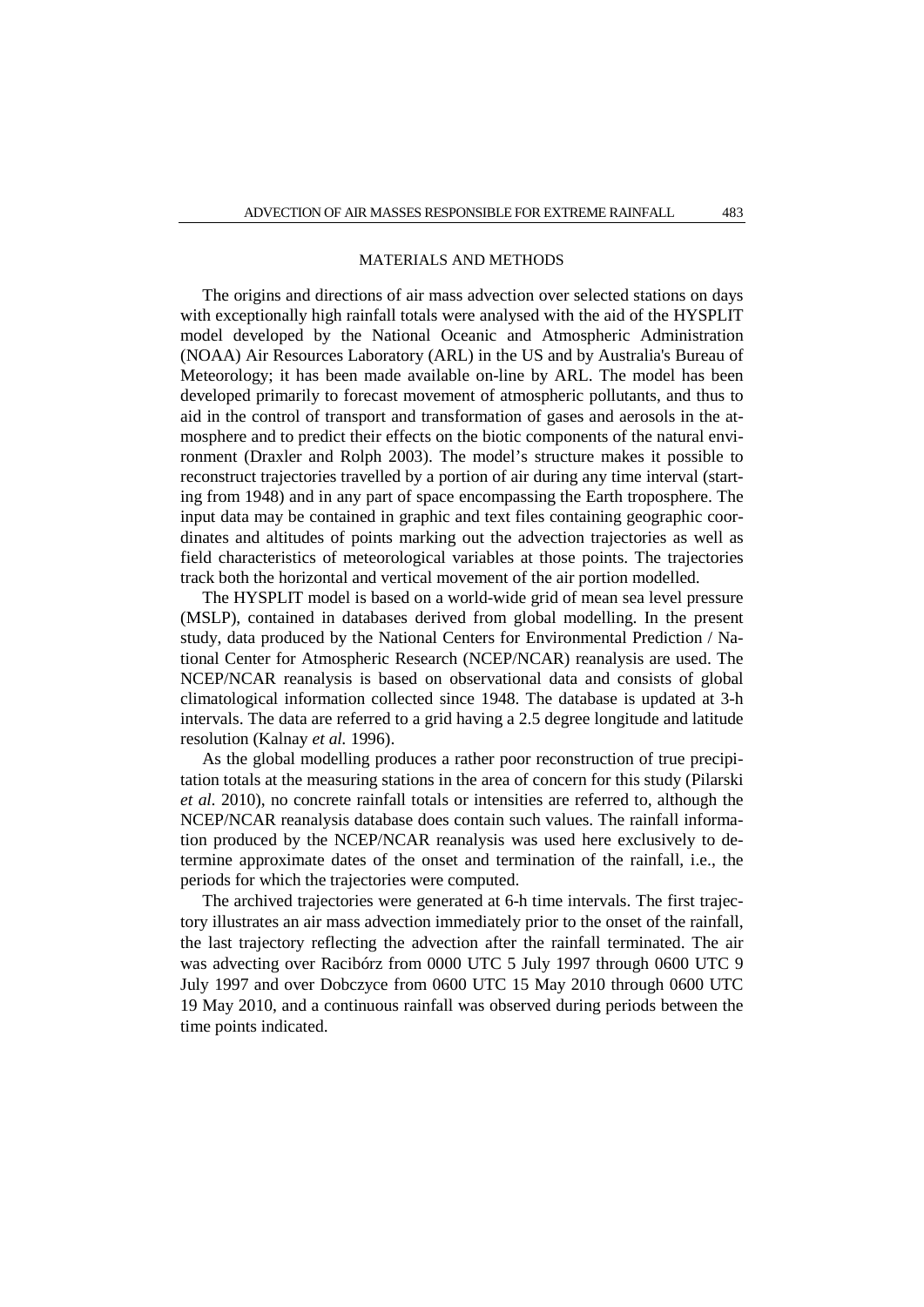### RESULTS

## **Advection of air masses generating flood-producing rainfall in Racibórz (1997)**

According to the Institute of Meteorology and Water Management (IMWM) data, over 5-9 July 1997, Racibórz received as much as 235.4 mm rainfall. The heaviest precipitation (92.9 mm) was recorded on 7 July. It should be added that the threatening rainfall is that with total precipitation exceeding 30 mm (Szalińska and Otop 2012), the flood-producing rainfall having a total exceeding 70 mm (Kosierb 2011) or 50 mm (Szalińska *et al.* 2008). The annual mean rainfall in Racibórz (1951-2000) is 646 mm (Woś 2010), i.e., it is only 2.65 times higher than that experienced during the few days mentioned. According to Dubicki *et al.* (1999), the rainfall total over 5-9 July 1997 was as much as 265.5% of the multiannual (1961-1990) mean July precipitation total. The rainfall episode contributed to the generation of a huge flood wave which culminated at 1045 cm, the flow rate at culmination amounting to 3260  $m^3 s^{-1}$ . It is noteworthy that the flow rate of 1% exceedence probability, estimated from the 1921-1990 data, was  $1680 \text{ m}^3 \text{ s}^{-1}$ (Stachý and Bogdanowicz 1997), i.e., approximately half of the value actually recorded.

The points on the trajectories shown in graphs (Figs  $1 - 4$ ) were determined at 6-h intervals. The curves beneath the maps depict the vertical transport of the air mass. The time and dates (month/day) are provided beneath, whereas altitudes (metres) above the ground level (a.g.l.) are indicated on both sides of the curves.

The three-day archived trajectories terminating directly before the rainfall (Fig. 1a) as well as those in the initial hours of the precipitation episode, indicate the air mass, throughout the vertical profile, to have been advecting from the south-east, i.e., from over the Mediterranean Sea basin. The air advecting from that area is particularly water-laden and produces exceptionally heavy floods in Poland (Alpert *et al.* 1990, Bartoszek 2006, Morozowska 1987). This air mass was responsible also for the heavy rainfall in July 1997 (Wrona 2008). According to Bogdanowicz and Stachý (1998), as many as 88% of heavy floods in Poland are a result of air pressure lows moving along the van Berber trajectory Vb from over the Mediterranean Sea.

The pronounced differences in length of the trajectories shown in Fig. 1 evidence differences in the advection rate at different altitudes, the advection rate increasing with altitude. The trajectories are indicative of the advection of cool polar-maritime air from the north in the entire vertical profile analysed. When the advection reaches southern Europe (the Mediterranean Sea), it frequently results in cyclogenesis producing shallow lows moving towards central Europe (including Poland; Sobik and Błaś 2010).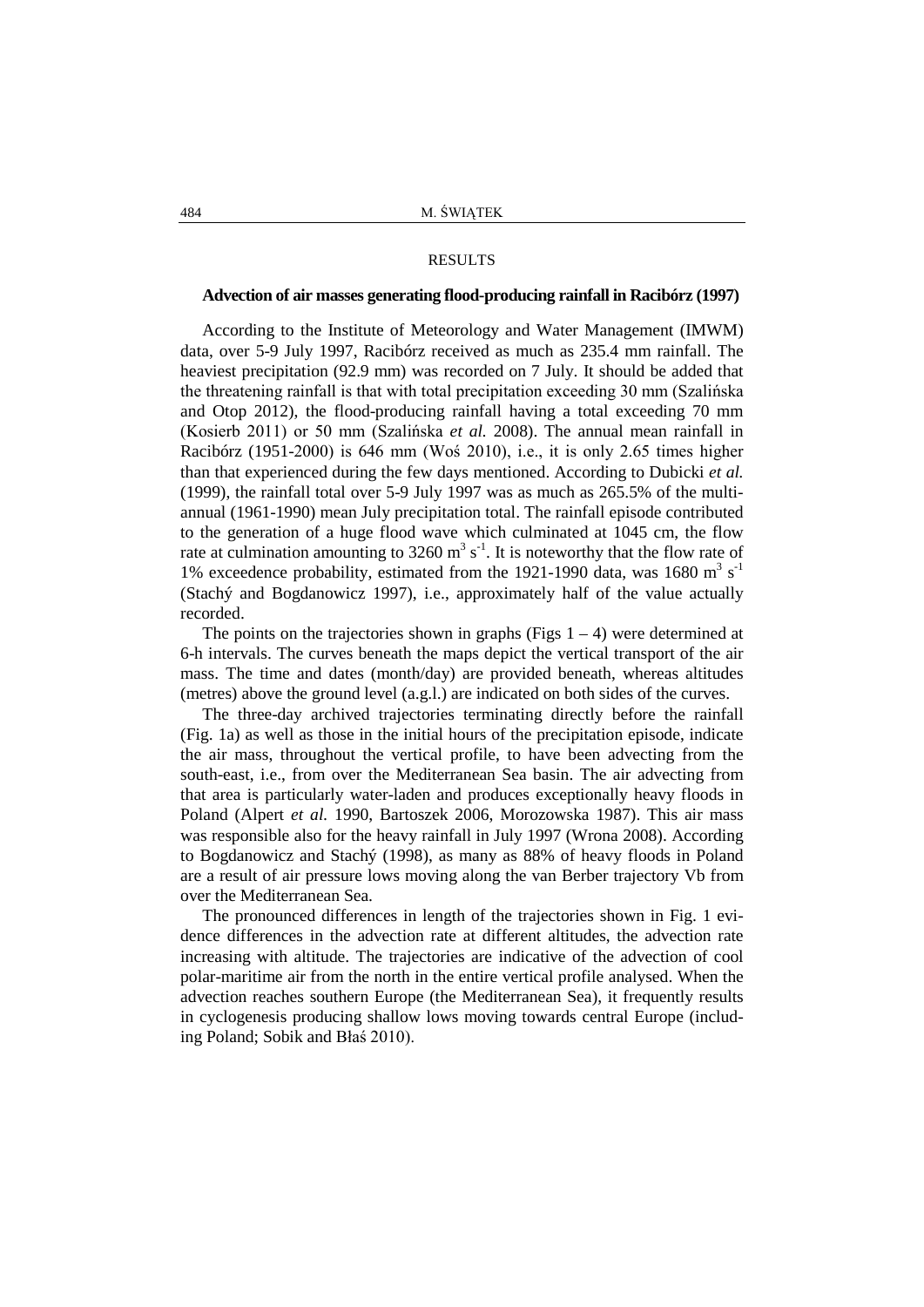

**Fig. 1.** Three-day archived trajectories of air mass advection over Racibórz and over Skoczów and Opole (meteorological basis: NCEP/NCAR reanalysis). Times: a) 0000 UTC 5 July 1997; b) 1800 UTC 7 July 1997

Important information is provided by the archived trajectories determined for 1800 UTC on 7 July. They illustrate advection of tropical (very warm and humid) air mass from the Mediterranean Sea at 4000 m a.g.l. The trajectories of air mass movement at 2000 m a.g.l are indicative of continental air advection from Eastern Europe. The lowest level (at 500 m a.g.l. in Racibórz) shows advection of cool, maritime polar air travelling from the north and north-west (Fig. 1b).

Both the tropical and the maritime polar air masses, separated by a quasistationary atmospheric front, were exceptionally moist (Kundzewicz *et al.* 1999, Stachý and Bogdanowicz 1997). On 5 July, at an altitude higher than 3 km, the air above Poland was still relatively dry. In turn, on 6 July, advection of very warm and very moist tropical air resulted in the difference between the actual temperature and the dew point temperature for 850-500 hPa being reduced to as low as 1.7°C. As a consequence, the 400-10,000 m a.g.l. layer was highly labile as a result of air stream convergence in the lower and middle troposphere. This led to the extremely high precipitation recorded in the Lower Silesia on 5-9 July 1997 (Sobik and Błaś 2010); this precipitation exceeded the precipitable water in the air colum (30-40 mm) many times.

A similar situation occurred in Lower Silesia in July 2001 when a cold front was separating two basically different air masses: a hot tropical air advecting from the south and a moist maritime polar air, colder by about 10°C. Moreover, the front was blocked by a high from the eastern part of Europe. As a result, the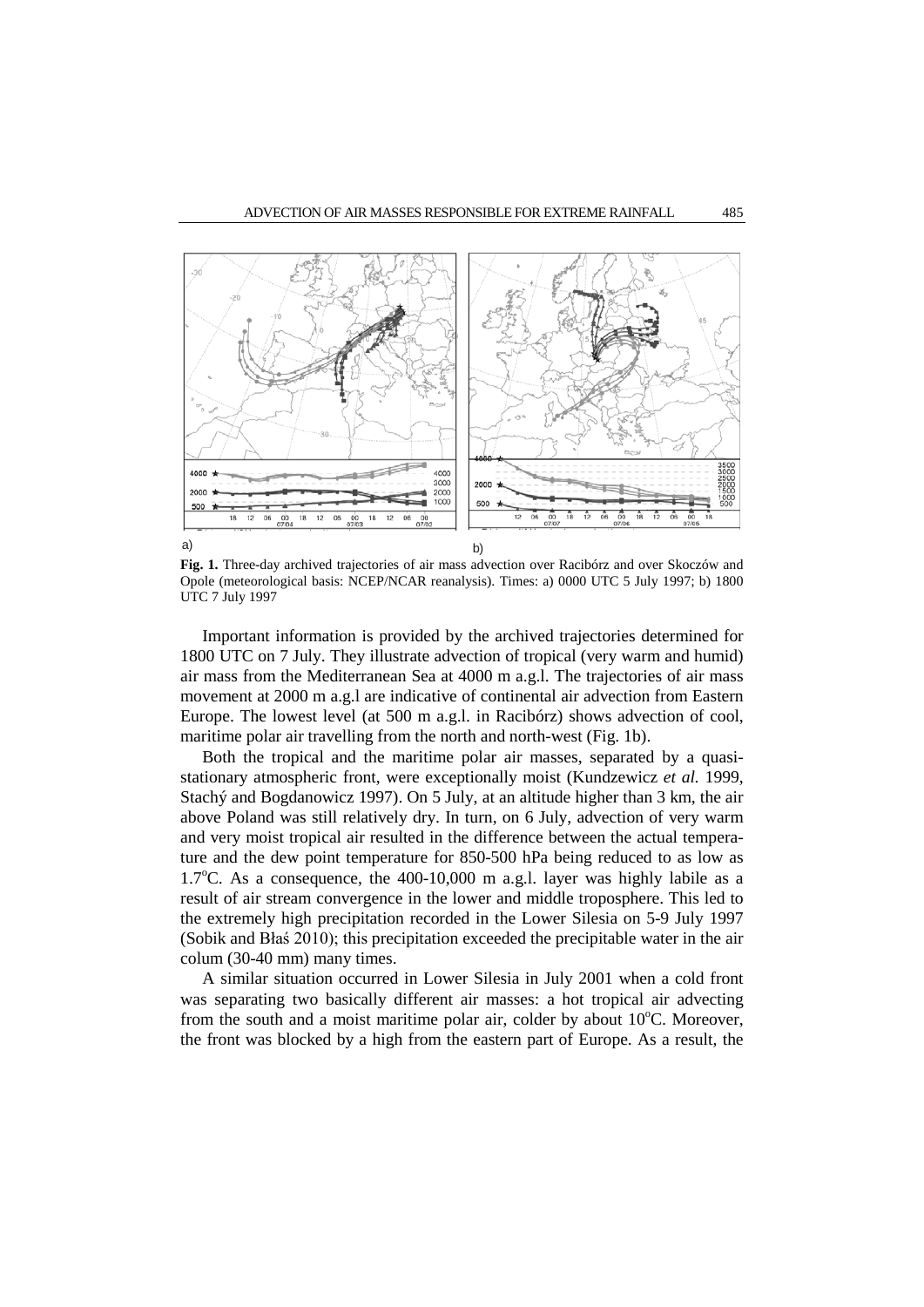front was quasi-stationary, and the extended period of the rainfall induced the water level of rivers in mid-length of the Odra catchment to rise and to exceed the alarm state by more than 200 cm (Wrona 2003).

Although Racibórz lies at a relatively low absolute altitude (205 m a.g.l.), the amount of rainfall the station received was affected also by orographic factors. The descent of the air mass from the northern sector resulted in warm and moist air masses being lifted upward (a dynamic-stationary lifting effect; Kwiatkowski 1984) already at the foot of the Sudeten Mountains. The effect involves a slow lifting of an air mass upward against an orographic barrier. When the air mass crosses the barrier on gorges and wide intra-montane depressions, a considerable part of the air locally changes the direction of its passage and moves along the mountain foreland. Under such circumstances, a very extensive zone of precipitation is formed at the windward side of the barrier (extending to 100 km away from it), the rainfall being continuous (Kwiatkowski 1984).

The example shown in Figure 1b makes it clear that advection of an air mass in the zone of convergence has to be presented at different altitudes. It also shows that it is possible to draw erroneous conclusions as to the origin of the air masses responsible for intensive precipitation. This is particularly evident with respect to trajectories, defining the origin and direction of air mass advection, developed for the 500 and 2000 m a.g.l. level over Racibórz. Application of 6-h time intervals made it possible to observe the diverse advection dynamics and altitudedependent direction during the four consecutive days (from 0600 UTS 5 July to 0500 UTS 9 July) when the intensive rainfall took place.

The graph illustrating movement of air mass portions in the vertical dimension shows that the air mass is being gradually lifted up, primarily in its top part (curves beneath the map; Fig. 1). The air portions which reached Racibórz at 4000 m a.g.l. 3 days previously were, according to the model, at the level as low as 760 m a.g.l. The air mass which appeared in Racibórz at the level of 2000 m a.g.l. 3 days earlier was at 399 m a.g.l. The changes are associated with the intensive forced ascending movement of the warm air from the south which became superimposed on a cooler air mass present within the convergence zone.

Trajectories (not shown) describing the situation shortly after the precipitation subsided, i.e. at 0600 UTC 9 July 1997, depict advection, at all the levels, from the northern sector. The air advecting over Racibórz was then much less thermally diversified than was the case in previous situations of heavy rainfall.

## **Advection of air producing precipitation inducing flood in Dobczyce in 2010**

A period of extremely heavy rainfall producing flood events occurred in Poland in May 2010 as well. At numerous sites, the riverine water level exceeded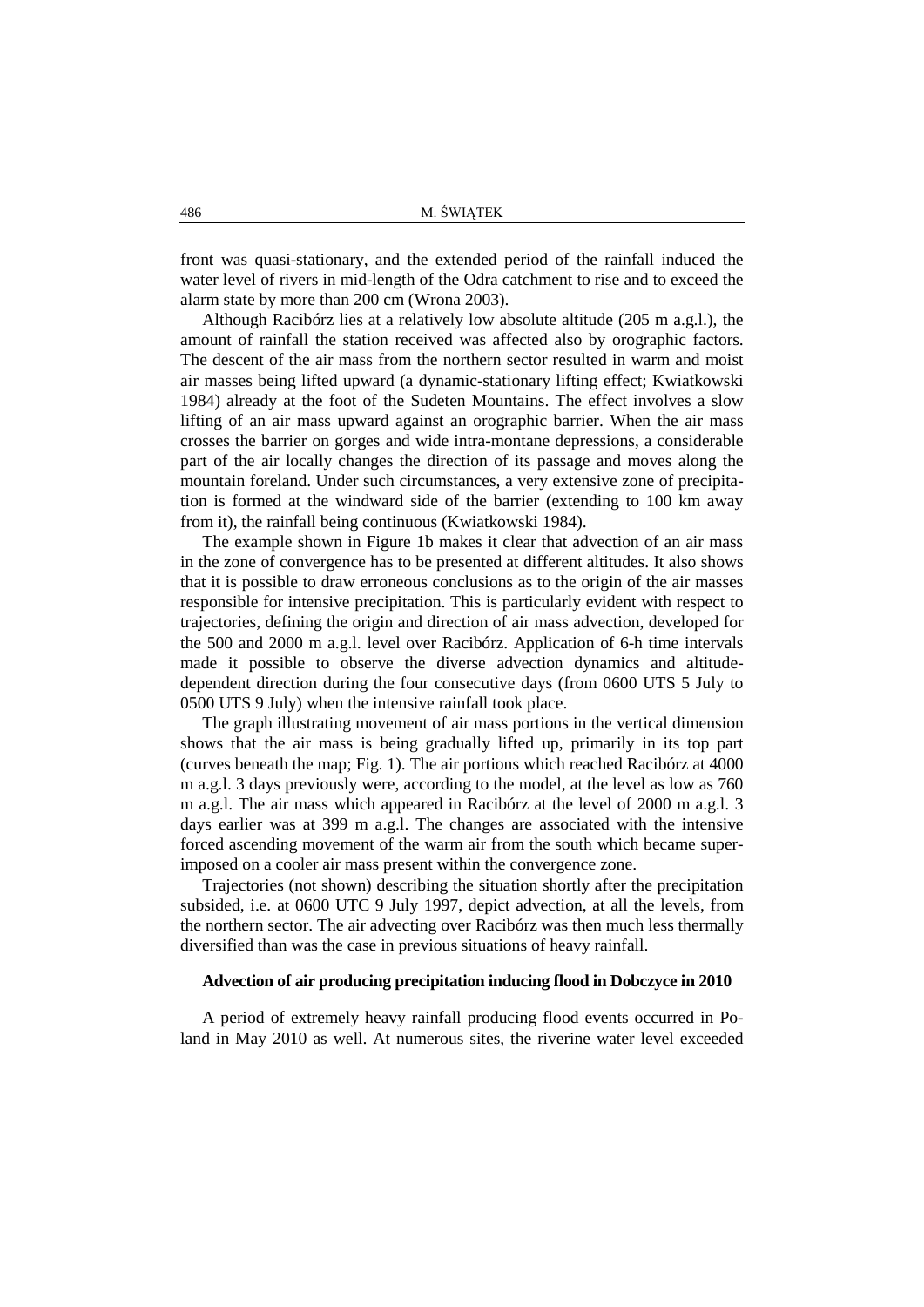that recorded in July 1997. Particularly high rainfall totals in May 2010 were observed in the Małopolska Province (as much as 352% of the monthly mean) (Jakóbik 2011). An exceptionally dangerous situation emerged in the River Raba catchment. The rainfall total over four days, 15-19 May, was 232.1 mm. The heaviest precipitation (totalling as much as 126 mm) occurred on 16 May. For comparison, the annual mean rainfall total in the area amounts to about 800 mm (Obrębska-Starklowa *et al.* 1995). Paszkiewicz (2009) assumed the corrected annual precipitation total to be 939 mm, but admitted that this value was arrived at by augmenting the measured precipitation by as much as 21.3%. The hydrological situation in the Raba catchment was made worse by the fact that intensive rainfall had occurred there as early as in the first half of May (the rainfall total over 1-14 May 2010 in Dobczyce was 151.8 mm) and in late May-early June (the rainfall total over 30 May-4 June 2010 was 155 mm; Maciejewski *et al.* 2011).

Trajectories of air advection over Bielsko-Biała (49.8°N; 18.7°E) and Bochnia  $(49.9^{\circ}N; 20.4^{\circ}E)$  were used as reference to routes of air advection over Dobczyce (49.9°N; 20.1°E). The 3-day archived trajectories developed for pre-determined altitudes illustrate advection of air from different directions. During the initial several hours of rainfall (the trajectories drawn for one of the moments in time are shown in Fig. 2a), very warm masses of tropical air from northern Algeria, relatively warm air from northern Italy, and cool maritime polar air the northern sector were advecting simultaneously. At the foot of the Carpathians, in the convergence zone, the warm air masses were gradually lifting above the surrounding colder air. This is most clearly seen in the trajectories developed for 4000 and 2000 m a.g.l. The air advecting from the North West, cooler and heavier, remained at the lowest level all the time.

As confirmed by aerological surveys, the day of 15 May was characterised by constant equilibrium. The air advecting at the level of the lower and middle troposphere was relatively warmer, its vapour content increasing continuously (Maciejewski *et al.* 2011). On 16 May, in turn, with constant equilibrium persisting, the air was saturated with water vapour throughout the troposphere. Therefore, the clouds observed were represented primarily by stratified clouds, mostly the Nimbostratus, of a substantial thickness. Subsequently, on 17 May, most part of Poland experienced advection of clearly cooler maritime polar air in the lower part of the vertical profile, which resulted in a distinct horizontal temperature gradient: the noon temperature in the north-east and in the south of Poland was 22 and as little as 7-10°C, respectively. The atmospheric pressure distribution over central Europe on 18 May was conducive to intensified advection of the cool air over the south-west of Poland and enhanced advection of warm air over the north-east of the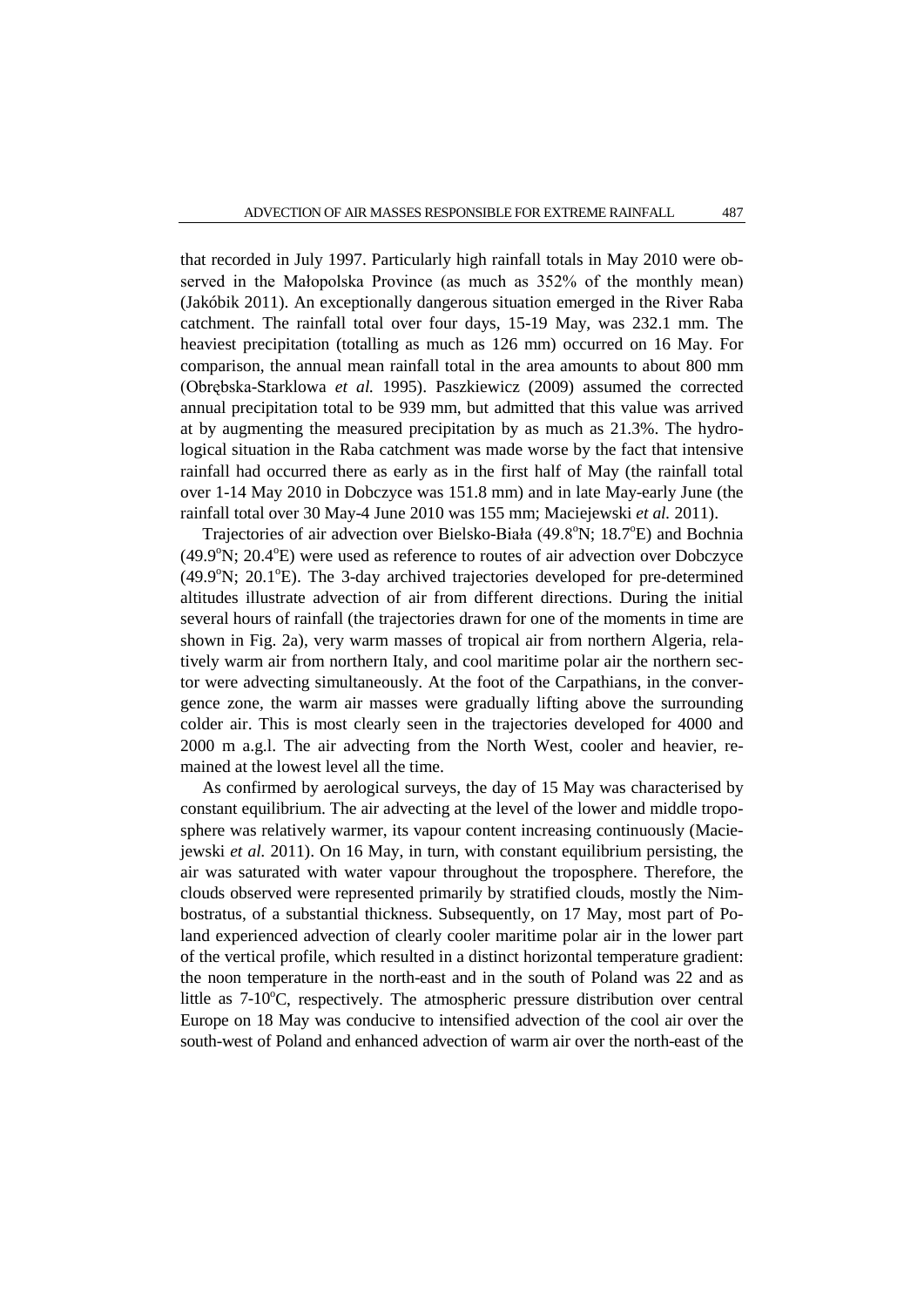country. The lower troposphere experienced a strong NE wind which intensified the uplift of the cool air mass on the orographic barrier, which enhanced the rainfall persisting until noon of 19 May. From that time on, advection of the cool air mass was observed to gradually weaken, the air mass humidity being reduced as well, which is documented on the aerological diagrams (Maciejewski *et al*. 2011).



**Fig. 2.** Three-day archived trajectories of air advection over Dobczyce, Bielsko-Biała, and Bochnia (meteorological reference: NCEP/NCAR reanalysis); times: a) 1800 UTC 15 May 2010; b) 1800 UTC 17 May 2010

Similarly to the 1997 event, advection of moist air masses from different source areas was one of the major causes of the exceptionally heavy and, more importantly, long-lasting precipitation. Of key importance was the advection of tropical air from the Mediterranean basin, the precipitable water (PWAT) of which considerably exceeded 30 mm. This air mass was responsible for generating the rainfall in the convergence zone throughout the four days of the rainfall. On the other hand, the cool maritime polar air advecting from the northern sector was responsible for intensification of the convergence itself. This is confirmed by the archived trajectories developed (Figs 2a, 2b, 3) which show how intensive was the convergence during the consecutive days and at the different layers analysed. The convergence covered an area much smaller than that affected by the 7 July 1997 event (Fig. 1b). The heavy rainfall was enhanced by the atmospheric low being blocked and the accompanying longitudinal frontal zone which moved very slowly over the southern part of Poland (Fig. 3).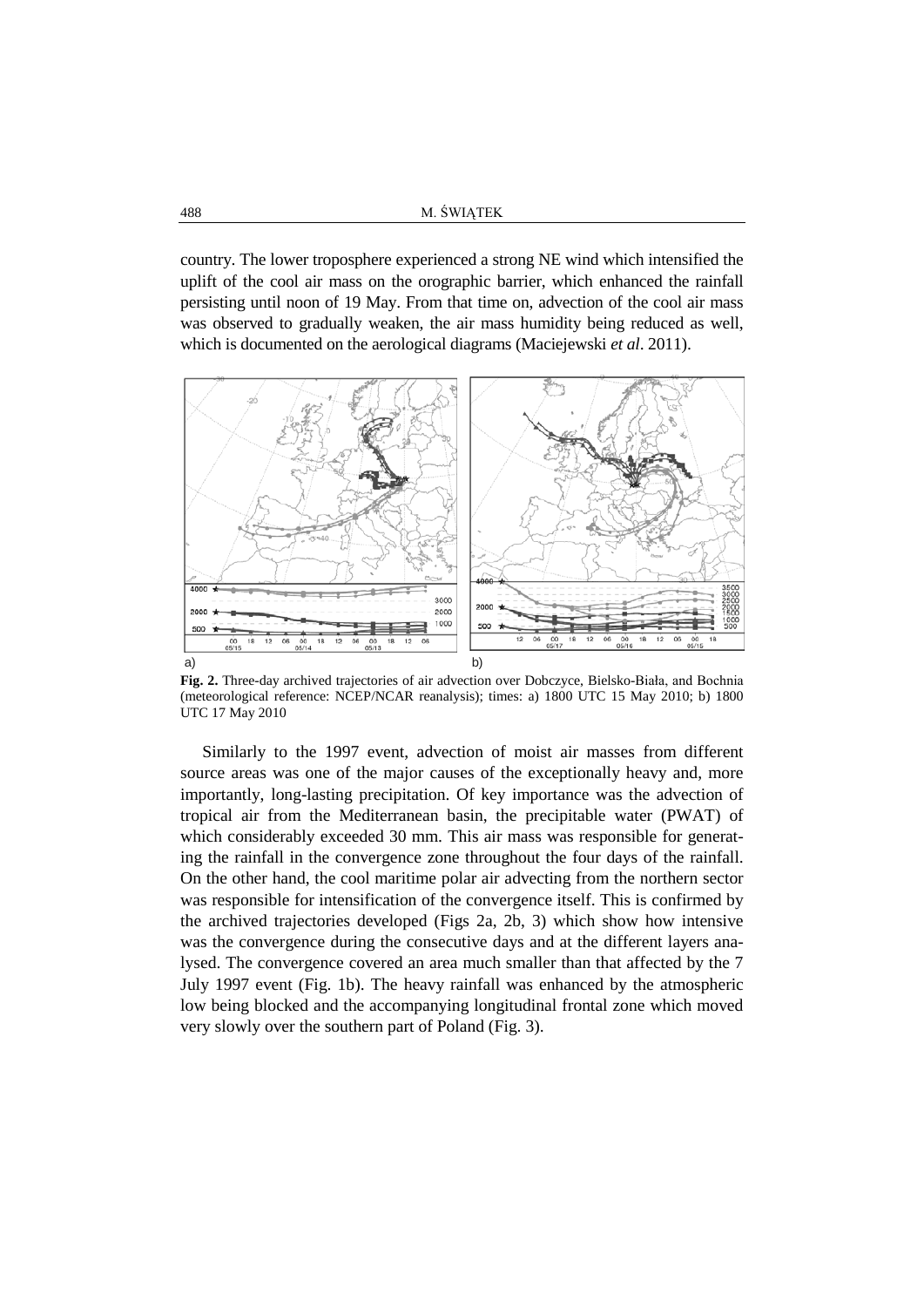

**Fig. 3.** Surface synoptic charts: a) 16 V 2010 and b) 17 V 2010

In both cases, important was also the topography of the area affected. During advection of humid air masses, when the condensation level lies in a zone of air stream deformation over a mountain barrier, the humid air becomes lifted up and an orographic cloud emerges. Although Dobczyce is located at a relatively low absolute altitude (306 m a.g.l.), it was located on the windward of the orographic barrier, that is in the area where orographic processes are intensified and the precipitable water is considerable (Trepińska 2002). Consequently, the highest rainfall totals generally occur on the western, north-western and northern slopes of the Western Carpathians (Hess 1965).

A similar synoptic situation occurred, under similar orographic conditions, in the Ciężkowice Piedmont (230-280 m a.g.l.) in July 2005, resulting in a high water level rise in the Wątok Stream several kilometres east of Tarnów (Bryndal *et al.* 2010). Then, too, an atmospheric front was separating two thermally different air masses: hot tropical air on the eastern side of the cyclone and a humid maritime polar air mass prevailing on the western side of the front (Bryndal *et al.* 2010).

## DISCUSSION

Effects similar to those presented here have been discussed by other authors. Synoptic conditions of extremely heavy precipitation resulting in floods were described by, i.a., Řezáčova *et al.* (2005). In their opinion, the extremely heavy precipitation is enhanced by: a) a long-lasting air stream uplift on a frontal area associated with the low centre moving NE from over north Italy; b) an atmospheric low with a centre moving very slowly over an area experiencing the extremely heavy rainfall; c) substantial horizontal pressure gradients contributing to intensified precipitation due to orographic forcing during air mass advection from the northern sector. All those conditions were fulfilled in the cases analysed in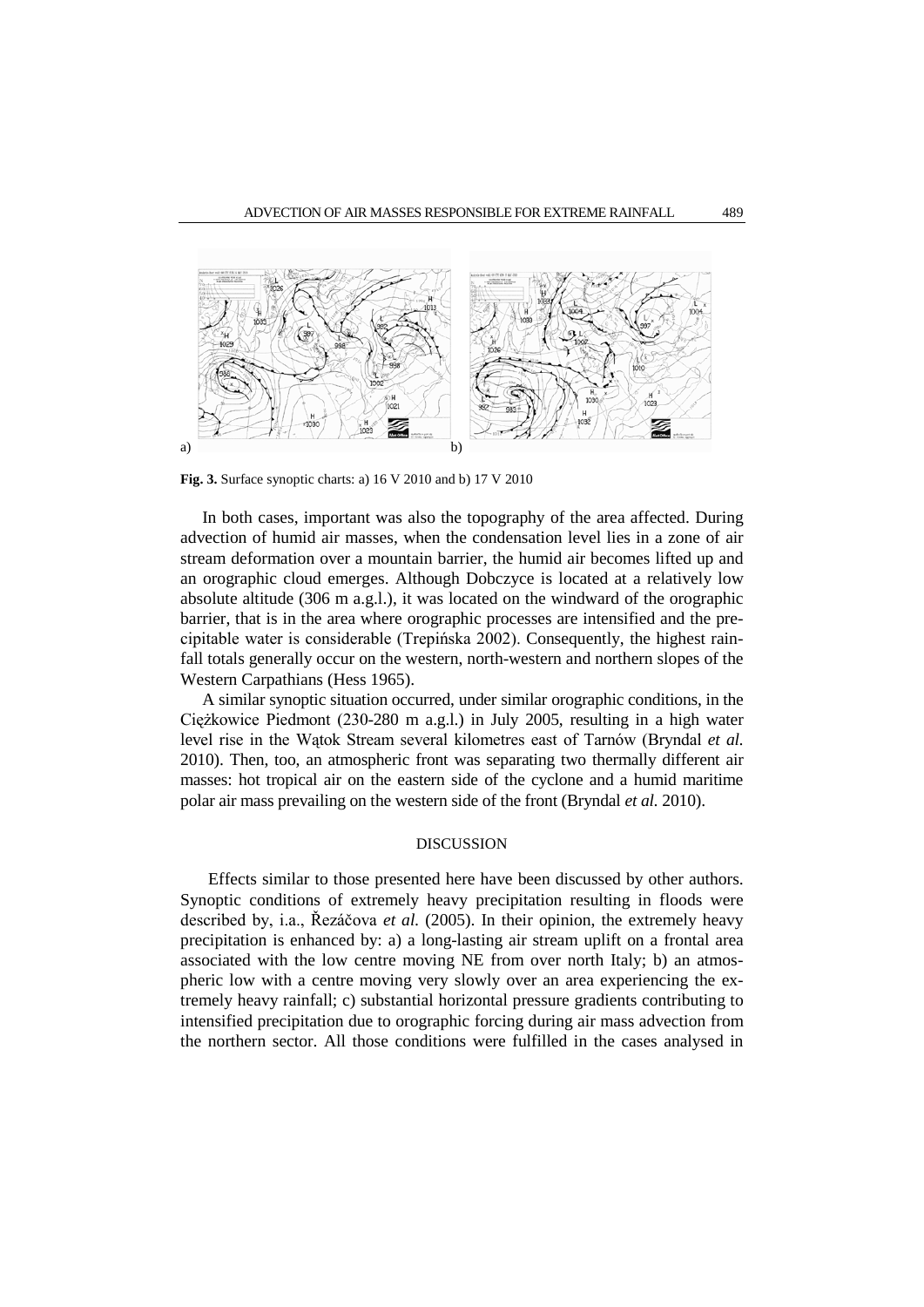this paper. Ustrnul and Czekierda (2001), too, found the heaviest rainfall in Poland to occur during the N-NE-E circulation and when a low pressure lobe or centre lies over central Europe. Numerous authors pointed to the importance of air mass advection along the van Bebber Vb trajectory (Kundzewicz *et al.* 2005) for generation of heavy rainfall and violent floods (Kundzewicz 2005). Such advection routes were presented in this paper by reconstructing advection trajectories at 4000 m a.g.l. The importance of lows advecting from the Mediterranean Sea was noticed also in the eastern part of the Czech Republic, particularly in the River Odra catchment (Kyselý and Beranová 2009).

### **CONCLUSIONS**

1. Application of the HYSPLIT model to analyse advection of air masses on days with exceptionally heavy rainfall in Racibórz in July 1997 and in Dobczyce in May 2010 was very helpful in the description of the advection level-dependent differences in both directions and rates of air mass advection in the vertical profile. The origin areas of individual air masses were determined and the thermal and humidity-related characteristics of the air masses advecting simultaneously over the areas under study were described. The HYSPLIT model allowed to identify those air masses at various altitudes.

2. Analyses of air mass trajectories during both rainfall episodes described confirmed a strong effect of the Mediterranean air masses on the emergence of flood-producing rainfall. The analyses showed that, in both cases, tropical air masses could be identified at 4000 m a.g.l., the lower part of the profile showing the presence of the cold maritime polar air advecting from the northern sector.

3. Very important for the occurrence of heavy rainfall was the dynamic converged in the zone of atmospheric fronts separating thermally different air masses. The peculiar nature of those fronts, resulting in high precipitation totals, was caused by advection of very moist and warm air mass from the Mediterranean basins. Important was also the fact that the atmospheric low was blocked by high pressure systems situated east and north of Poland (Klejnowski 1997, Maciejewski *et al.* 2011).

4. The rainfall intensity and magnitude was affected also by the location of the precipitation on the windward side of the mountains. Thus, rainfall intensity was related not only to circulation, but also to orographic conditions. The precipitation occurring in the front zone increased locally on account of storm cells developing during the day (Klejnowski 1997).

5. The analysis allow to list the following conditions associated with the extremely high precipitation in Poland: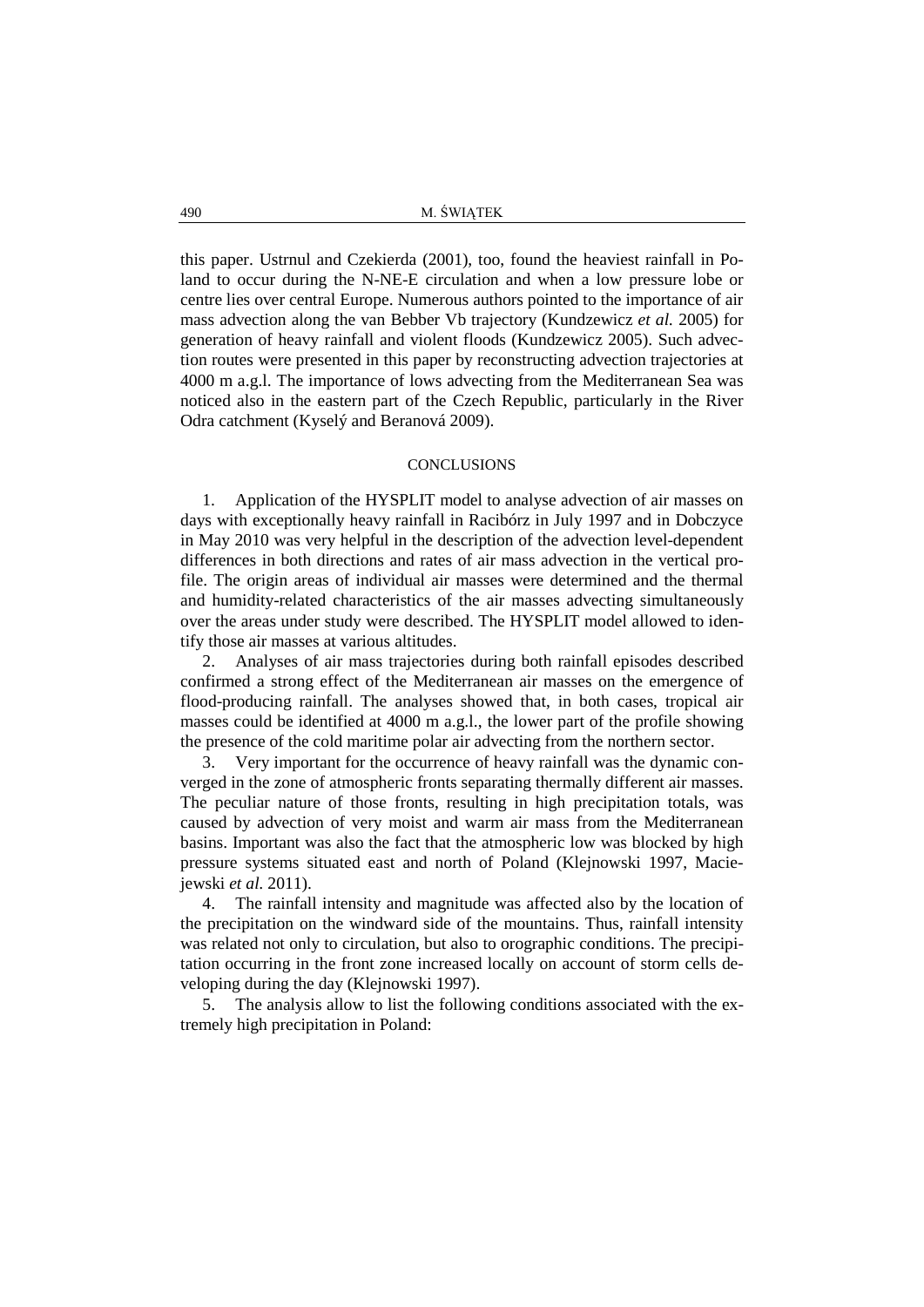- the appearance of a quasi-stationary low moving over Central Europe from the northern sector;
- advection of very warm and humid tropical air mass from the Mediterranean basin (advection from S, followed by advection from E and NE);
- simultaneous advection of cool and moist maritime polar air (advection from the northern sector);
- intensive convergence in the front zone (uplift of warmer and more humid southern air over the cooler air advecting from the north).

#### REFERENCES

- Alpert P., Neeman B.U., Shay-El Y., 1990. Climatological analysis of Mediterranean cyclones using ECMWF data. Tellus, 42 A, 1, 65-77.
- Barry R.G., Chorley R.J., 1998. Atmosphere, weather and climate, Seventh edition. Routeledge, London and New York.
- Bartoszek K., 2006. Cyclones in the Mediterranean region (in Polish). Przegląd Geofizyczny, 1, 35-43.
- Bogdanowicz E., Stachý J., 1998. Maximum rainfall in Poland. Design characteristics (in Polish). Materiały Badawcze IMGW, 23, s.: Hydrologia i Oceanologia, Warszawa.
- Bokwa A., Skowera B., 2009. Extreme pluvial conditions in Cracow and its surroundings in the years 1971-2005 (in Polish). Acta Agrophysica, 13, 299-310.
- Bryndal T., Cabaj W., Gębica P., Kroczak R. Suligowski R., 2010. Flash floods inducted by heavy rainfall in the Wątok catchment (Ciężkowickie Foothills) (in Polish) [In:] Ciupa T., Suligowski R. (ed.), Water in the geographical research, Instytut Geografii Uniwersytetu Jana Kochanowskiego, Kielce, 307-319.
- Chomicz K., 1951. Heavy rains and torrential ones in Poland (in Polish). Wiadomości Służby Hydrologicznej iMeteorologicznej, 2, 3, 5-88.
- Draxler R., Rolph G., 2003. HYSPLIT (HYbrid Single-Particle Lagrangian Integrated Trajectory) Model access via NOAA ARL READY Website. www.arl.noaa.gov/ready.
- Dubicki A., Słota H., Zieliński J. (ed.), 1999. Monograph on 1997 flood in the Odra Basin (in Polish). IMGW, Warszawa.
- Heino R., Brazdil R., Forland E., Tuomenvirta H., Alexandersson H., Beniston M., Pfoster C., Rebetez M., Rosenhagen G., Rosner S., Wibig J., 1999. Progress in the Study of Climatic Extremes in Northern and Central Europe. Climatic Change, 42, 1, 151-181.
- Hess M., 1965. Climate floors in the Polish Western Carpathians (in Polish). Zesz. Nauk. UJ, Prace Geograficzne, 11, Kraków.
- Jakóbik K. (red.), 2011. The flood in the Małopolskie voivodship in 2010 (in Polish). GUS, Kraków
- Kalnay E., Kanamitsu M., Kistler R., Collins W., Deaven W., Gandin L, Iredell M., Saha S., White G., Woollen J., Zhu Y., Chellian M., Ebisuzaki W., Higgins W., Janowiak J., Mo K.C., Ropelewski C., Wang J., Leetmaa A., Reynolds R., J. Roy, Jenne R., Joseph D., 1996. The NCEP/NCAR 40-year reanalysis Project. Bulletin of the American Meteorological Society, 77 (3), 437-471.
- Klejnowski R.,1997. Forecasts and progress of meteorological conditions during the floods in July 1997 in Poland, Czech Republic and Germany, the Forum of Science and Technology "The 1997 flood" (in Polish).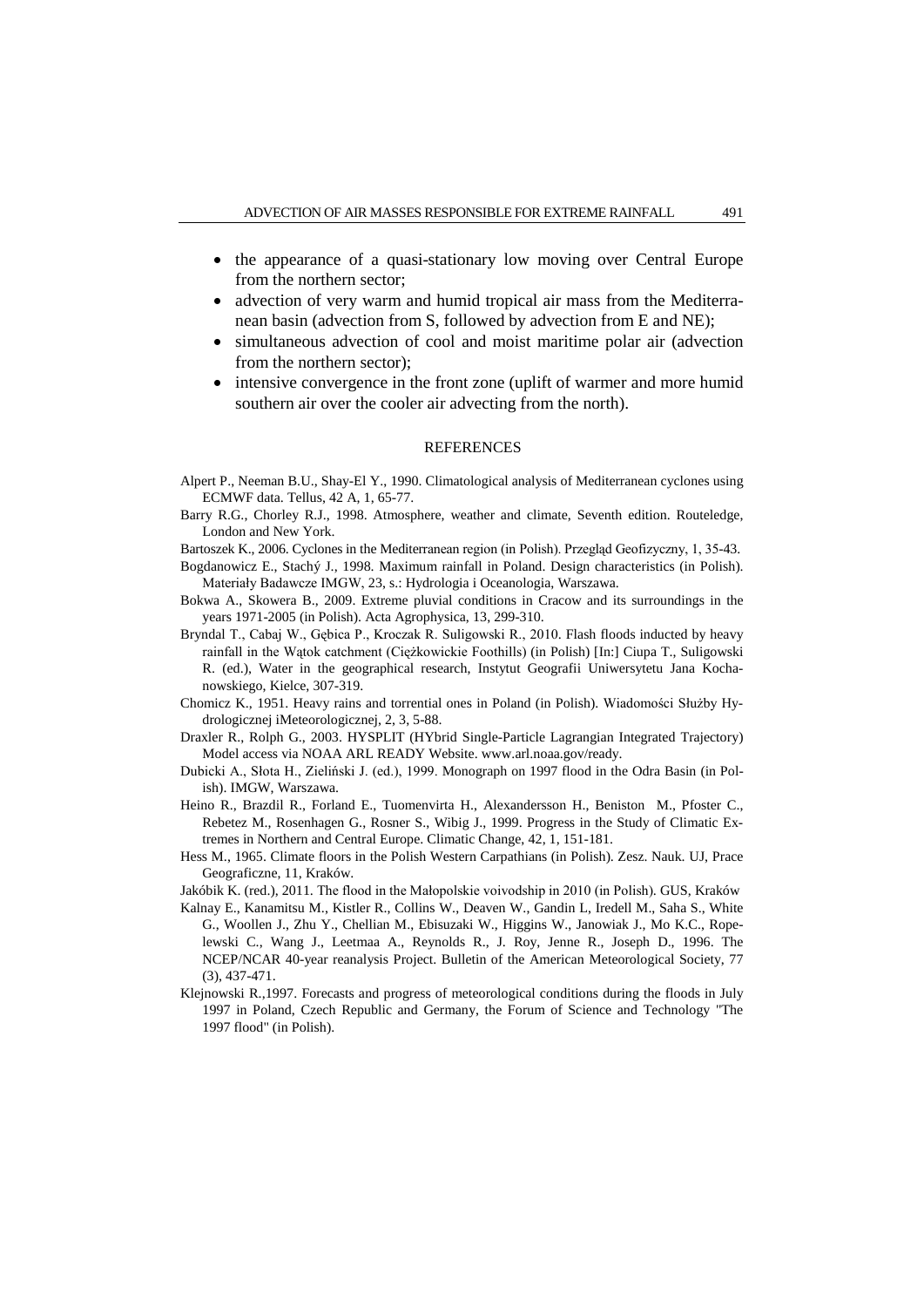Kosierb R., 2011. Water management in retention reservoirs Otmuchów-Nysa during the flood wave in June 2009 (in Polish). Gospodarka Wodna, 7, 274–277.

- Kundzewicz Z., 2005. Intense precipitation and high river flows in Europe observations and projections. Acta Geographica Polonica, 53, 4, 385-400.
- Kundzewicz Z., Szamałek K., Kowalczak P., 1999. The Great Flood of 1997 in Poland. Hydrological Science-Journal-des Science Hydrilogiques, 6, 855-870.
- Kundzewicz Z., Ulbrich U., Brücher T., Graczyk D., Krüger A., Leckebusch G.C., Menzel L., Pińskwar I., Radziejewski M., Szwed M., 2005. Summer Floods in Central Europe – Climate Change Track? Natural Hazards, 36, 165-189.
- Kwiatkowski J., 1984. The relationship of the Polish Sudeten and their foreland precipitation with circulation factors (in Polish). Wyd. PAN, Warszawa.
- Kyselý J., Beranová, 2009. Climate-change effects on extreme precipitation in central Europe: uncertainties of scenarios based on regional climate models. Theor Apel Climatol., 95, 361-374
- Łupikasza E., 2010. Genetic types of extreme precipitation in the summer in Poland and their longterm variability in the period 1951-2007 (in Polish) [In:] Bednorz E. (ed.), The Polish climate on the background of the European climate. Thermal and pluvial conditions (in Polish), Bogucki Wyd. Naukowe, s.: Studia i Prace z Geografii i Geologii, 15, Poznań.
- Maciejewski M., Ostojski M., Walczykiewicz T., (ed.), 2011. Monograph on the 2010 flood in the Vistula Basin (in Polish). IMGW, Warszawa.
- Malinowska M, Miętus M., 2010. Heavy precipitation events in Gdynia and their atmospheric conditions (1981-2000) (in Polish) [In:] Ciupa T., Suligowski R. (ed.), Water in the geographical research. Instytut Geografii. Uniwersytet Jana Kochanowskiego. Kielce, s. 375-385.
- Morozowska I., 1987. Forecast of heavy rains in Poland associated with cyclones moving from the Southern Europe (in Polish). Wiadomości IMGW, 4: 63-78.
- Müller M., Kašpar M., Matschullat J., 2009. Heavy rains and extreme rainfall-runoff events in Central Europe from 1951 to 2002. Natural Hazards and Earth System Sciences, 9, 441-450.
- Obrębska-Starklowa B., Hess M., Olecki Z., Trepińska J., Kowanetz L., 1995. The clime. (In:) Warszyńska J. (ed.), Polish Carpathians – the nature, the man and his activities (in Polish). Wyd. UJ, Kraków, 31-47.
- Paszkiewicz M., 2009. Methods of management of groundwater resources in terms of their quality on the example of the Raba river basin (in Polish). PhD thesis, AGH, Kraków.
- Pilarski M., Walczakiewicz S., Marosz M., 2010. Assessment of the NCEP/NCAR reanalysis applicability in the analysis of pluvial conditions in Poland (in Polish) [In:] Ciupa T., Suligowski R. (ed.), Water in the geographical research. Instytut Geografii. Uniwersytet Jana Kochanowskiego. Kielce, 375-385.
- Prokop P., 2007. Maximum precipitation as a function of duration observed in Poland (in Polish). On-line publication – [www.academia.edu.](http://www.academia.edu/)
- Řezáčová D., Kašpar M., Müller M., Sokol Z., Kakos V., Hanslian D., Pešice P., 2005. A comparison of the flood precipitation episode in August 2002 with historic extreme precipitation events in Czech territory. Atmospheric Research, 77, 1-4, 354-366.
- Sobik M., Błaś M., 2010. Exceptional weather events (in Polish) [In:] Migoń P. (ed.), Exceptional natural events in Lower Silesia, Uniwersytet Wrocławski, Wrocław, 35-59.
- Stach A., 2007. Temporal variability of the spatial structure of maximum daily precipitation totals (in Polish). Monitoring Środowiska Przyrodniczego, 8, 73-90, Kieleckie Towarzystwo Naukowe, Kielce.
- Stachý J., Bogdanowicz E., 1997. The causes and course of the flood in July 1997 (in Polish). Forum of Science and Technology "The 1997 flood", IMGW, Warszwa, t. 2: 195-208.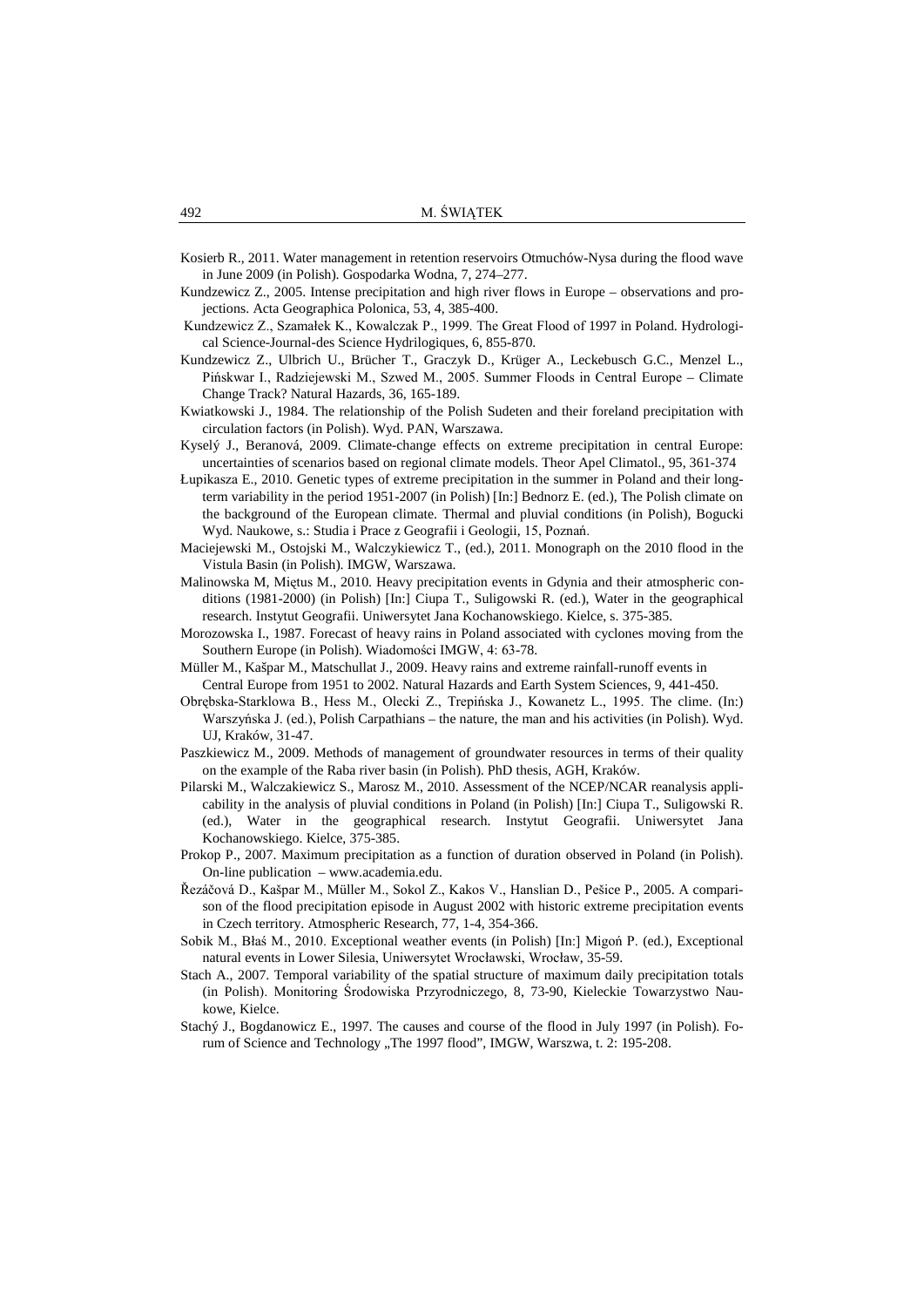- Starkel L., 2011. Temporal and spatial complexity of extreme rainfalls their geomorphological effects and ways of counteracting them (in Polish). Landform Analysis, 15, 65-80.
- Szalińska W., Otop I., 2012. Evaluation of spatio-temporal rainfall patterns with selected indicators for extreme event identification (in Polish). Woda, Środowisko, Obszary Wiejskie, 12, 2, 269- 282.
- Szalińska W., Urban G., Otop I., 2008. An attempt to estimate the precipitation value causing summer floods in the middle Odra basin (in Polish). Infrastruktura i Ekologia Terenów Wiejskich, 9, 227-238.
- Trepińska J., 2002. Mountain climates (in Polish). Wydawnictwo Instytutu Geografii i Gospodarki Przestrzennej UJ, Kraków
- Trepińska J., 2010. Precipitation gradients in the Polish Tatra Mts and the Polish Karkonosze Mts. (in Polish). [In:] Ciupa T., Suligowski R. (ed.), Water in the geographical research. Instytut Geografii. Uniwersytet Jana Kochanowskiego. Kielce, 375-385.
- Ustrnul Z., Czekierda D., 2001. Circulation background of the atmospheric precipitation in Central Europe (based on the Polish example). Meteorologische Zeitschrift, 10, 2, 103-111
- Woś. A., 2010. Climate of Poland in the second half of the  $20<sup>th</sup>$  century (in Polish), UAM, Poznań.

Wrona B., 2003. Synoptic conditions of heavy rain in the Lower Silesia region in July 2001 (in Polish). Wiadomości IMGW, 3, 39-54.

Wrona B., 2008. Meteorological and morphological conditions of extreme precipitation in the basin of the upper and middle Oder (in Polish). IMGW, Warszawa.

# ADWEKCJA MAS POWIETRZA WARUNKUJĄCA FORMOWANIE SIĘ WYDAJNEGO OPADU ATMOSFERYCZNEGO W POLSCE NA PRZYKŁADZIE KATASTROFALNYCH POWODZI W RACIBORZU W LIPCU 1997 ORAZ W DOBCZYCACH W MAJU 2010

Zakład Hydrografii i Gospodarki Wodnej, Wydział Nauk o Ziemi, Uniwersytet Szczeciński ul. Mickiewicza 16, 70-383 Szczecin e-mail: [m.a.swiatek@gmail.com](mailto:m.a.swiatek@gmail.com)

Streszczenie. Cel pracy stanowi analiza kierunków napływu mas powietrza warunkujących wystąpienie opadów o bardzo dużych sumach wywołujących w konsekwencji wezbrania powodziowe w Raciborzu w lipcu 1997r. oraz w Dobczycach w maju 2010r. Analiza została przeprowadzona w oparciu o trajektorie wsteczne wygenerowane z modelu HYSPLIT. Model ten funkcjonuje w internecie w ramach systemu READY na stronie ARL (USA). Baza danych wykorzystana w modelu (Reanaliza NCEP/ NCAR) zawiera w formie gridowej wartości pola meteorologicznego z powierzchni całej kuli ziemskiej, które są uaktualniane co trzy godziny. Model opracowany przez ARL został wykorzystany do wygenerowania trajektorii wstecznych w okresie od godziny 0.00 UTC 5. lipca do 6.00 UTC 9. lipca 1997r. (w interwałach czasowych 6. godzinnych) kończących się w Raciborzu (50,1°N, 18,2°E) oraz od godziny 6.00 UTC 15. maja do 6.00 UTC 19. maja 2010r. (w tych samych interwałach) kończących się w Dobczycach (49,9°N, 20,1°E). Trajektorie zostały wyznaczone na poziomach 500, 2000 oraz 4000 metrów nad poziomem gruntu. Przeprowadzone analizy wykazały, ze w obydwóch przypadkach na najwyższym poziomie (4000 m) powietrze napływało znad basenu Morza Śródziemnego. Na niższych poziomach powietrze napływało z szeroko rozumianego sektora północnego. Umożliwiało to adwekcję wilgotnych